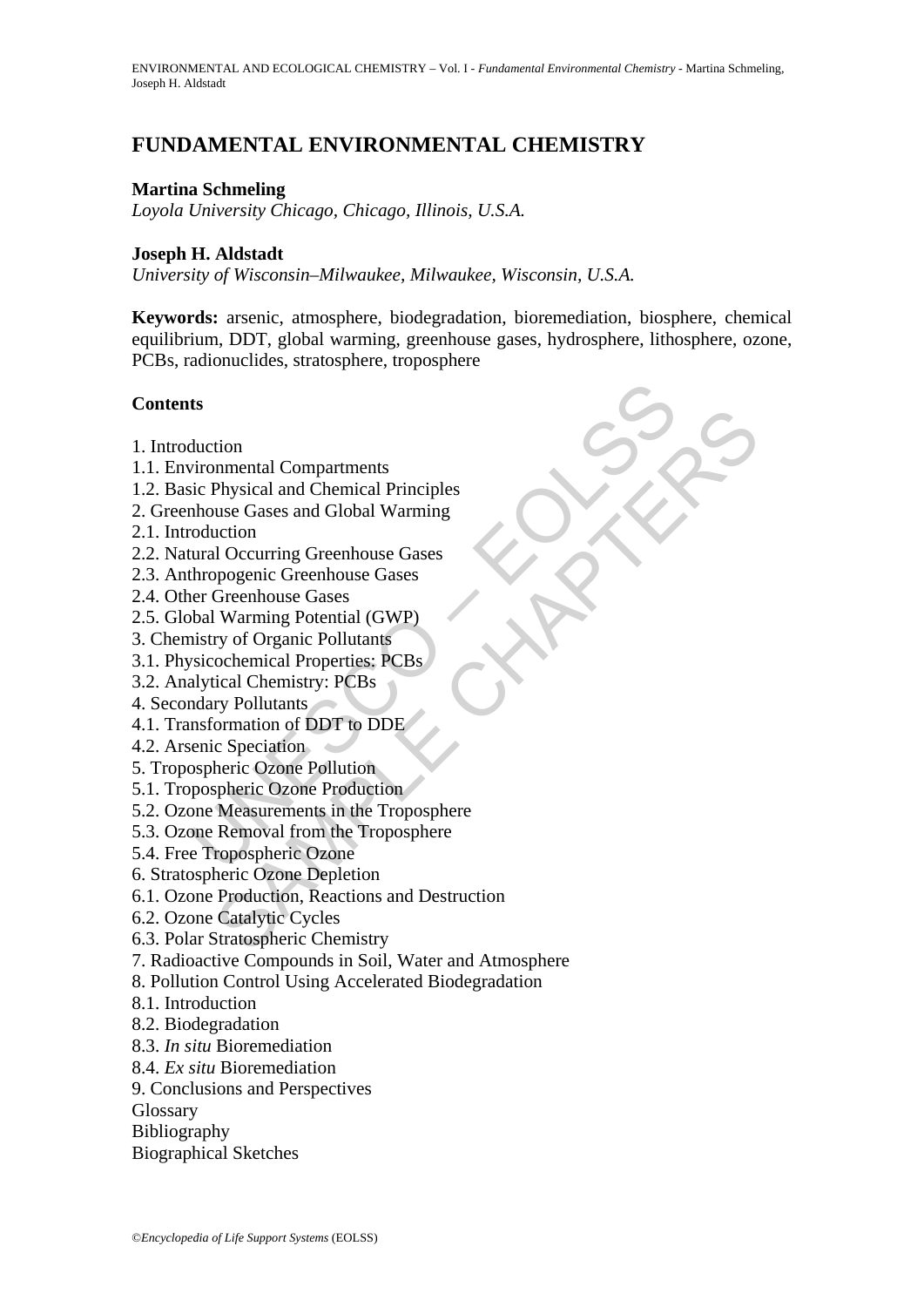#### **Summary**

The survival of humans relied on accurate interpretation of the surrounding environment gained by experience and observation. In ancient times, people were limited to the observation of the environment and making correct decisions to sustain the community. Examples are the meticulous study of the heavens to predict the changing seasons, the study of mineral types to predict soil fertility, as well as the development of a vast knowledge of plant and animal diversity and behavior. Nowadays, sophisticated instruments allow observations and provide knowledge about every aspect of human activities — including our future on this planet.

mental chemistry as a distinct discipline, however, is rather net<br>the last decades of the  $20^{\text{th}}$  century. Environmental chemistry if<br>different elements, molecules or chemical products have on the er-<br>ies living within Figure 11 and the "Fundamentals of Environmental Chemistry", a use the abundance and distribution as well as the raviousnmal and nutrients, it is useful to the the proposition there, the hydrosphere, and the geosphere. Wh Environmental chemistry as a distinct discipline, however, is rather new and emerged only in the last decades of the 20<sup>th</sup> century. Environmental chemistry investigates the effects different elements, molecules or chemical products have on the environment and the species living within it. The four major pillars of the environment are the biosphere, the atmosphere, the hydrosphere, and the geosphere. Whereas chemical reactions occur in each "sphere" separately, without interaction among the four spheres the environment would not function properly. The most prominent examples for the interaction among different environmental "compartments" are the global water cycle and the elemental nutrient cycles of carbon, phosphorous, and nitrogen.

This chapter will introduce the reader to several major topics in environmental chemistry. After a brief introduction into the compartments and basic chemical and physical principles, major environmental issues for each compartment will be discussed. Special emphasis is placed on recent developments and findings as well as on representative examples to provide more concrete illustrations of these far-ranging topics. At the end of the chapter a conclusion and perspective section will summarize the subject.

## **1. Introduction**

## **1.1. Environmental Compartments**

To begin our discussion of the "Fundamentals of Environmental Chemistry", a useful starting point will be to consider the environmental chemist's perspective. To understand the abundance and distribution as well as the transport, reactivity, and fate of pollutants and nutrients, it is useful to view the environment as divided into "compartments". These compartments represent the gas, liquid, and solid phases of matter that form heterogeneous matrices (or "spheres") in which pollutants and nutrients are found and through which they move. While describing the gases that envelope the Earth as "the atmosphere" is common (from the Greek *atmos* for vapor and *sphaira* for globe), other "spheres" may be less familiar terms: the geological features such as rocks, soils, and sediments that represent the "lithosphere" (from the Greek *lithos* for stone), water in all of its forms that creates the "hydrosphere" (from the Greek *hydor* for water), and the vast diversity of living organisms that comprise the "biosphere" (from the Greek *bios* for life, course or way of living). These compartments are clearly interrelated and interdependent. Consider the schematic diagram of a freshwater lake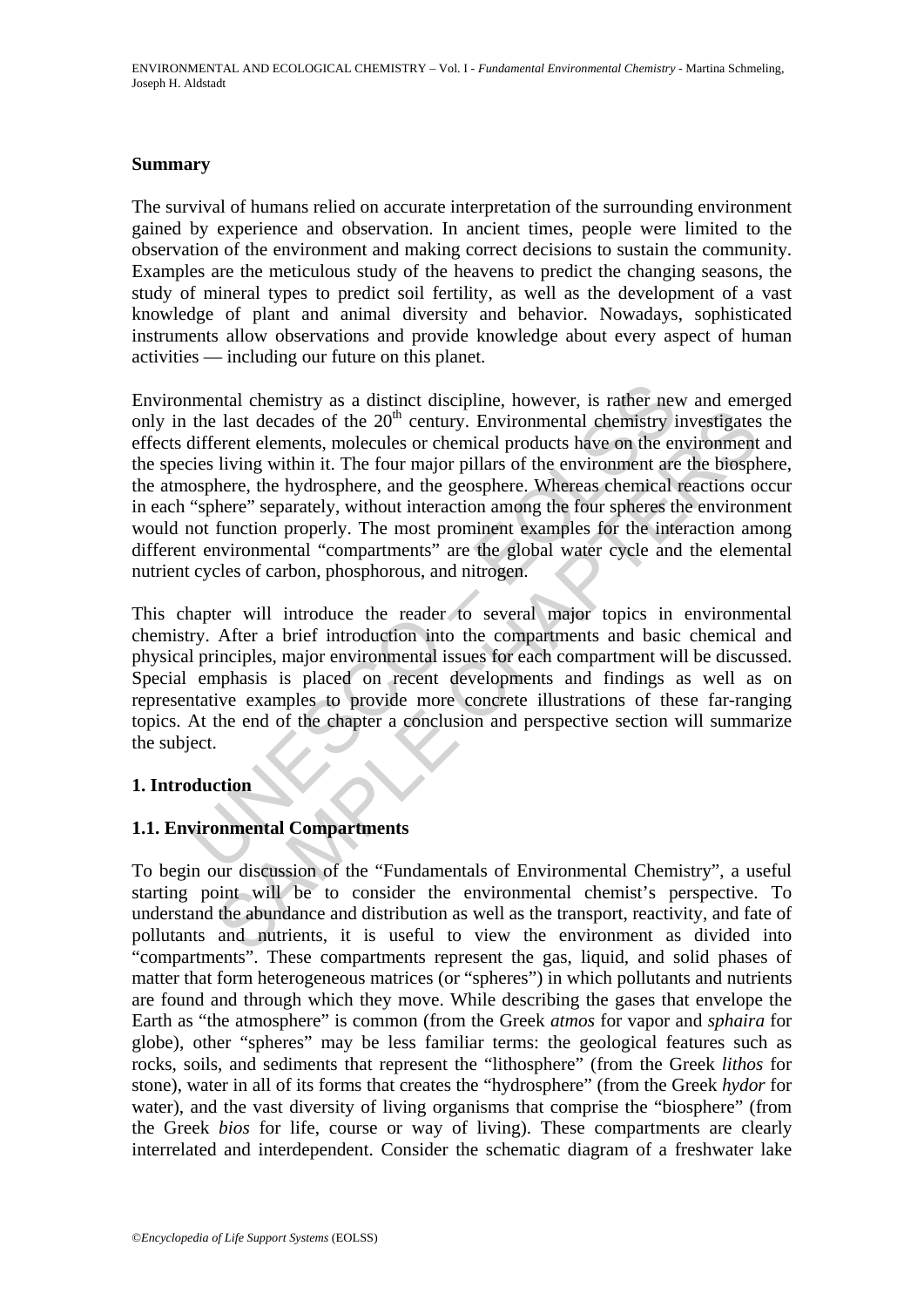shown in Figure 1, where the complex intertwining of the lithospheric (sediment, soil), hydrospheric (surface water, ground water, water vapor), and atmospheric compartments are depicted.

Not surprisingly, the perspectives of biologists and geologists may differ and result in alternative classification schemes. Nevertheless, the classification scheme described above is accepted widely and will be useful as a model for understanding the basics of environmental chemistry.

The brow the same the primary matters in the introsphere are<br>nons, soils (the uppermost layer of the crust) and sediments (include,<br>e, coastal, and harbor sediments, as well as dredged material ther<br>iments contain organic coastal, and harbor sediments, as well as dredged material thereof). That is<br>coastal, and harbor sediments, as well as dredged material thereof). That is<br>there, such as river sediments or freshwater bogs, have a high cont The complexity of the four major compartments is important to appreciate. The *lithosphere* encompasses the earth's crust and the upper region of the mantle, extending to  $\sim$ 50 km below the surface. The primary matrices in the lithosphere are inorganic rock formations, soils (the uppermost layer of the crust) and sediments (including freshwater, estuarine, coastal, and harbor sediments, as well as dredged material thereof). That soils and sediments contain organic material is of great importance in that many matrices in the lithosphere, such as river sediments or freshwater bogs, have a high content of organic material (i.e., humic material or peat, respectively). The primary structure of the *atmosphere* is four-fold: the troposphere, stratosphere, mesosphere, and thermosphere, with the upper boundary of the latter at a distance of >100 km. Boundaries between these regions are known as the tropopause, stratopause, and mesopause, respectively. Additional structural distinctions are made for the ozone layer (found in the stratosphere), the ionosphere (that region containing ionic species, encompassing the mesosphere and thermosphere), and the exosphere (where the atmosphere thins out into space). The main components of the *hydrosphere* are the oceans, where 97.61% of the water on Earth resides, polar ice and glaciers (2.08%), groundwater (0.30%), freshwater and saline lakes (each ~0.01%), with rivers, soil moisture, and atmospheric water vapor comprising the remainder. The *biosphere* permeates the other compartments; organisms have been found just about everywhere that biologists have looked – from thermophiles such as *Pyrococcus* that live at  $> 80^{\circ}$ C in hydrothermal vents to primitive microbes such as *Arthrobacter* which have been found in ~500 m deep drilling cores.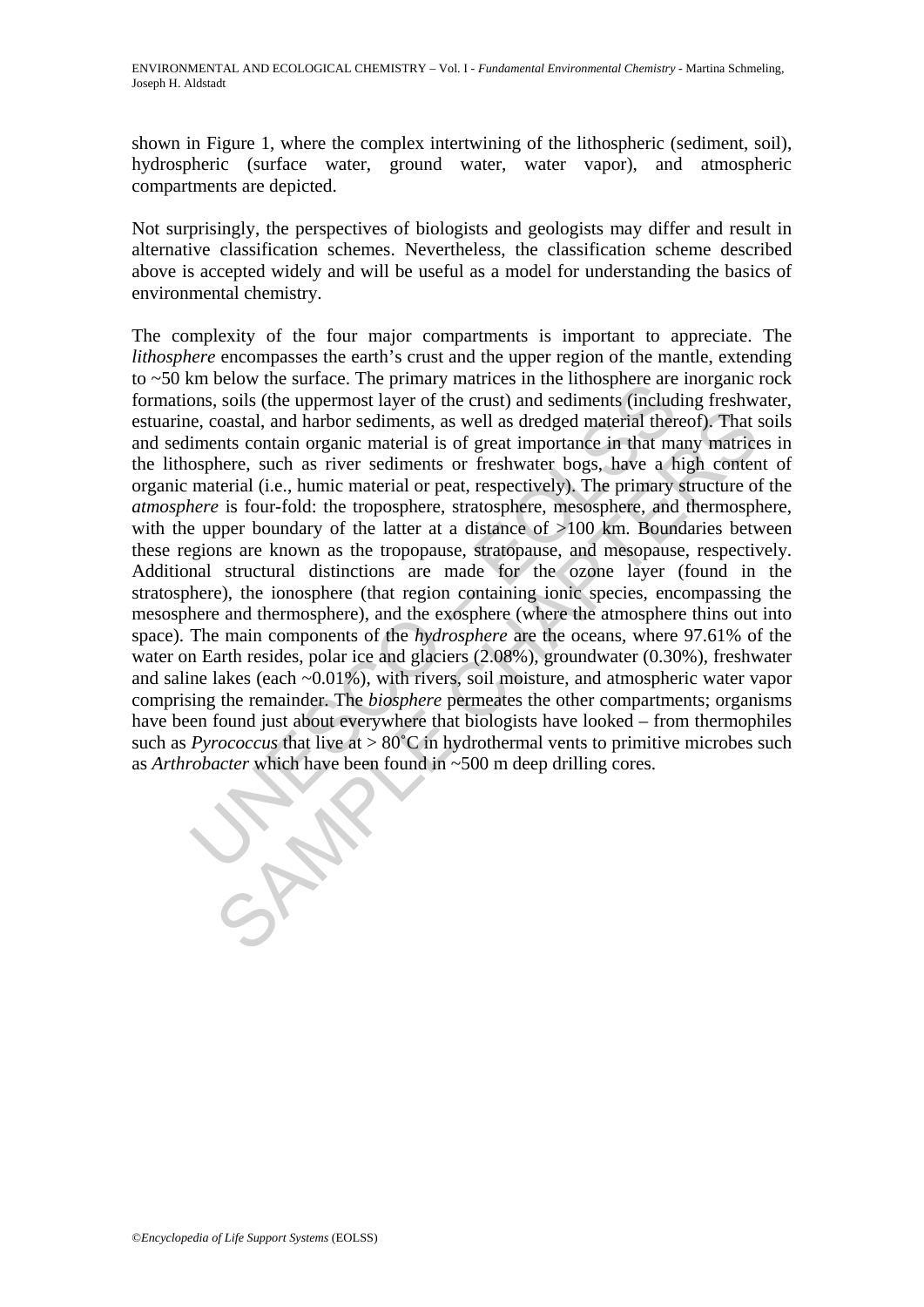

Figure 1. Cross-sectional diagram of a body of surface water

Fractions of aqueous solutions<br>
Sediment<br>
Sediment<br>
Sediment<br>
Sediment<br>
Sediment<br>
Sediment<br>
Sediment<br>
Sediment<br>
Sediment<br>
Sediment<br>
Sediment<br>
Sediment<br>
Sediment<br>
Sediment<br>
Sediment<br>
Sediment<br>
Sediment and transformations o reactions of aqueous soutions<br>
Sediment<br>
Sediment<br>
Sediment<br>
Sediment<br>
Sediment<br>
Sediment<br>
Tigure 1. Cross-sectional diagram of a body of surface water<br>
that occur between these compartments are a key area of interest to<br> Processes that occur between these compartments are a key area of interest to the environmental chemist. Study of the movement and transformations occurring at these interfaces (e.g., air : water) is crucial in developing an understanding of transport and fate in particular. In Figure 2, the dynamic cycling of trace elements in the same type of limnological system as depicted in Figure 1 is shown. The geochemical make-up of the sediment is a source of iron and manganese oxides, upon reduction yielding relatively large amounts of dissolved Fe and Mn to the surface water, and often lesser amounts of other metal ions (including toxic species). Upon reaching the oxic zone of the water column, Fe and Mn can undergo oxidation and precipitation as they cycle back to the sediment. Association of trace metals to the metal oxides that are formed (e.g., the adsorption and subsequent co-precipitation of arsenate with iron oxides) can occur as well. Meanwhile, atmospheric deposition (e.g., rain, snow) and run-off (from soil and man-made structures, for example) provides further routes of input of trace metals to the system. A multitude of chemical reactions (e.g., acid-base, reduction-oxidation, precipitation, and complexation) and physical processes (e.g., phase changes, partitioning, adsorption, etc.) are taking place — from chelation by ligands such as dissolved humic material (derived largely from plant decomposition) to incorporation and ultimately precipitation with dead biological tissue.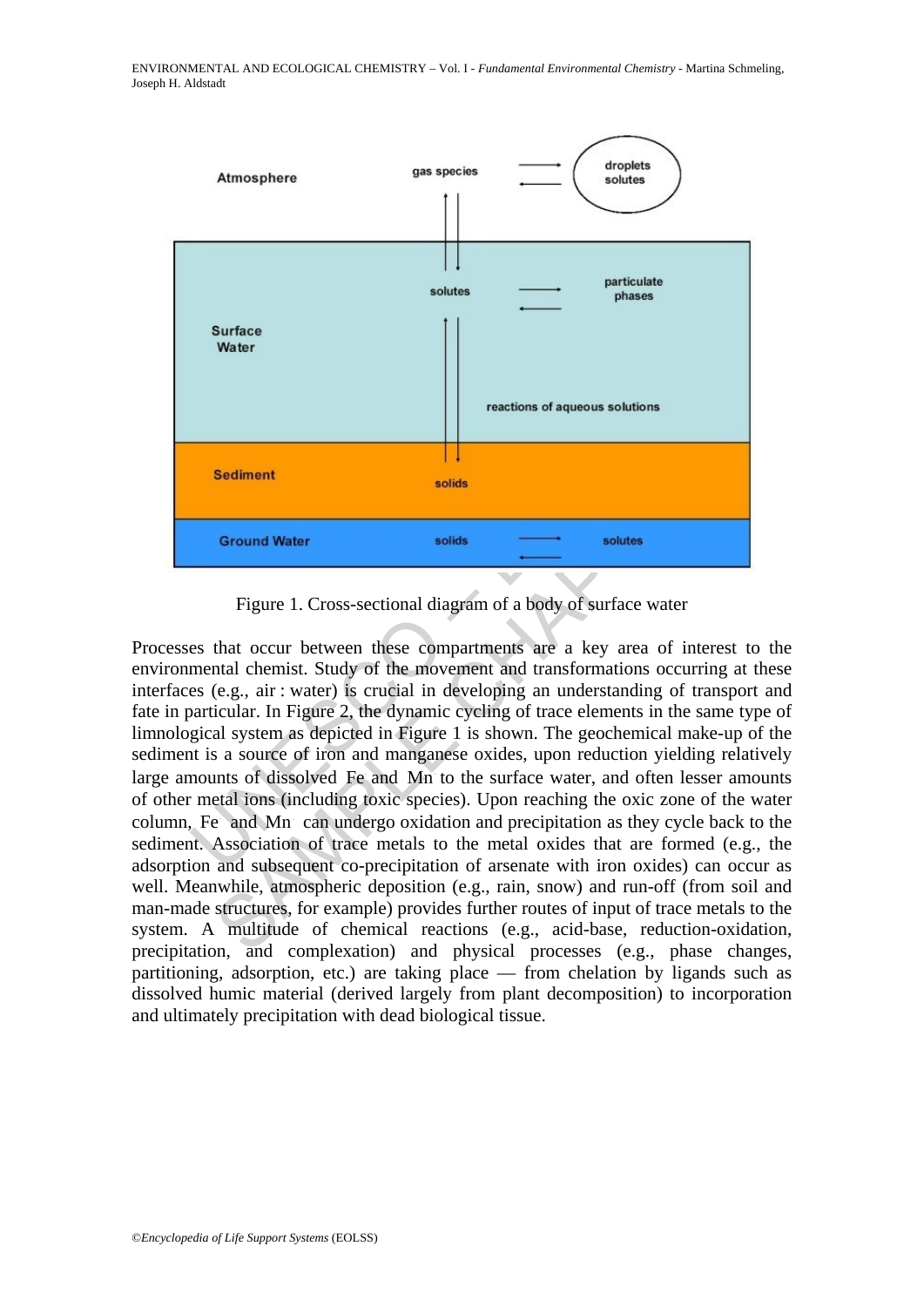

Figure 2. Trace element cycling in a freshwater lake (Me = metal and  $L =$  ligand)

# **1.2. Basic Physical and Chemical Principles**

All chemical species present in the environment are cycled among the different compartments —atmosphere, hydrosphere, lithosphere, and biosphere — according to basic chemical and physical principles. During these cycling processes, chemical reactions convert species by reduction/oxidation, acid/base, precipitation, or complex formation and physical processes are responsible for phase changes, adsorption and partitioning. The time scale at which these different processes happen varies greatly between millions of years for tectonic uplifting in the lithosphere to less than a second for photochemical reactions in the atmosphere. A good example of the exchange of species between compartments is the hydrological cycle. The processes responsible for water cycling are mostly physical in nature, including evaporation from rivers, streams and oceans into the atmosphere, and condensation into liquid water during cloud and rain formation, which can of course freeze when conditions are favorable. The glaciers and ice caps contain water in its solid form and melting releases it into the environment. Other species such as carbon or nitrogen are cycled between the compartments by a complex system of chemical and physical processes, including the conversion into biologically accessible forms and the precipitation of solid species for deposition in soil and sediments.

All reactions occurring are equilibrium reactions and follow the basic thermodynamic principles — though few are in a state of *true* equilibrium (*vide infra*). The First Law of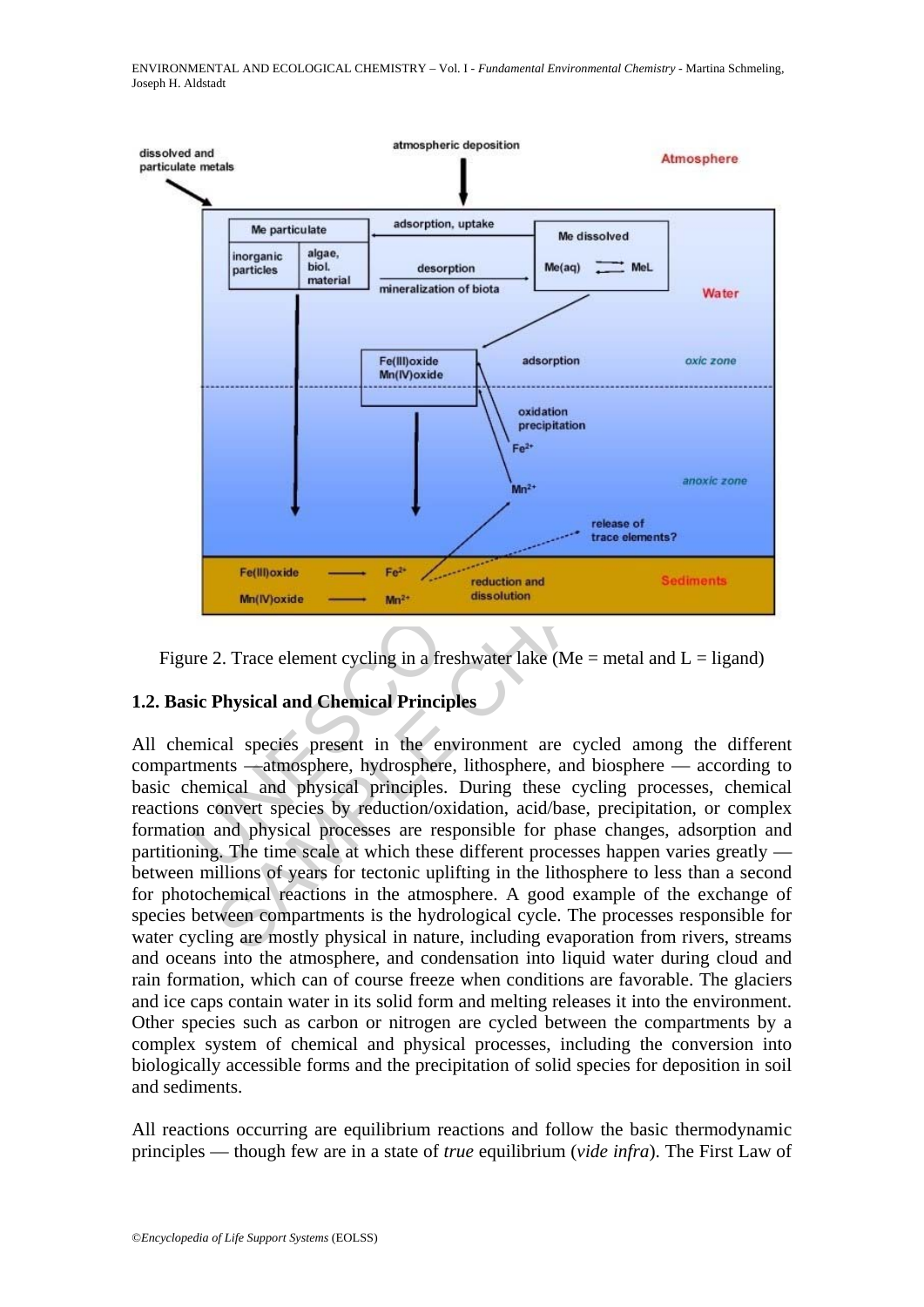Thermodynamics (Eq. (1)) states that the change in internal energy ( $\Delta E$ ) of a system is the sum of heat flow into the system (q) and work done on the system  $(w)$ , thus describing the  $\Delta E$  that a given system experiences:

$$
\Delta E = q + w \tag{1}
$$

The Second Law of Thermodynamics (2) refers to the fact that all spontaneous reactions are accompanied by a net increase in entropy ( *S* ) or disorder of the universe.

$$
\Delta S > 0 \tag{2}
$$

mple highlighting how the First and Second Laws of therm<br>ented can be found in the hydrological cycle, when considering t<br>from a water body — thus the phase change of water from liquition<br>process is based on heat flow int ed can be found in the hydrological cycle, when considering the evapora<br>om a water body — thus the phase change of water from liquid to vapor.<br>In process is based on heat flow into the system by solar radiation and<br>ve wat An example highlighting how the First and Second Laws of thermodynamics are implemented can be found in the hydrological cycle, when considering the evaporation of water from a water body — thus the phase change of water from liquid to vapor. The evaporation process is based on heat flow into the system by solar radiation and work done on the water molecules to break the hydrogen bonds of liquid water (as described by the First Law). An increase in *S* results from this process as water in the form of vapor has a higher *S* than liquid water (as expected from the Second Law). Some environmental reactions are energetically favored to form product(s), but most need to have a source of energy (like the sun for the case of water evaporation) to make them happen. The parameter which relates Δ*E* and *S* of a system to each other and ultimately defines whether a reaction happens spontaneously under given conditions is the Gibbs Free Energy (*G* ). The Gibbs-Helmholtz equation (3) describes the change in *G* for a reaction at constant pressure and instead of Δ*E* , which is pressure independent, we use enthalpy  $(\Delta H)$  in equation (3) defining the heat flow for a reaction at constant pressure. A reaction is product-favored when Δ*G* is negative, and it proceeds in the opposite direction when the Gibbs free energy change is positive. In case Δ*G* is zero, the system is in equilibrium. Some reactions can be forced to form product(s) by changing the temperature, but others do not. For instance the evaporation of water at ambient atmospheric pressure is a spontaneous process for temperatures above the boiling point at 373K or 100ºC.

$$
\Delta G = \Delta H - T \Delta S \tag{3}
$$

As mentioned above, all environmental reactions are equilibrium reactions and can occur in both directions – towards the products or towards the reactants. The quantity which defines whether a reaction is happening in a forward or reverse direction is the equilibrium constant  $(K)$ . In general, for a reaction between A and B to products C and D the equilibrium expression is:

$$
aA + bB \iff cC + dD \tag{4}
$$

$$
K = \frac{C*D}{A*B} = \frac{\text{products}}{\text{reactants}} \tag{5}
$$

The equilibrium constant determines in which direction a reaction proceeds under given pressure, temperature and concentration of reactants and products. Acid/base reactions,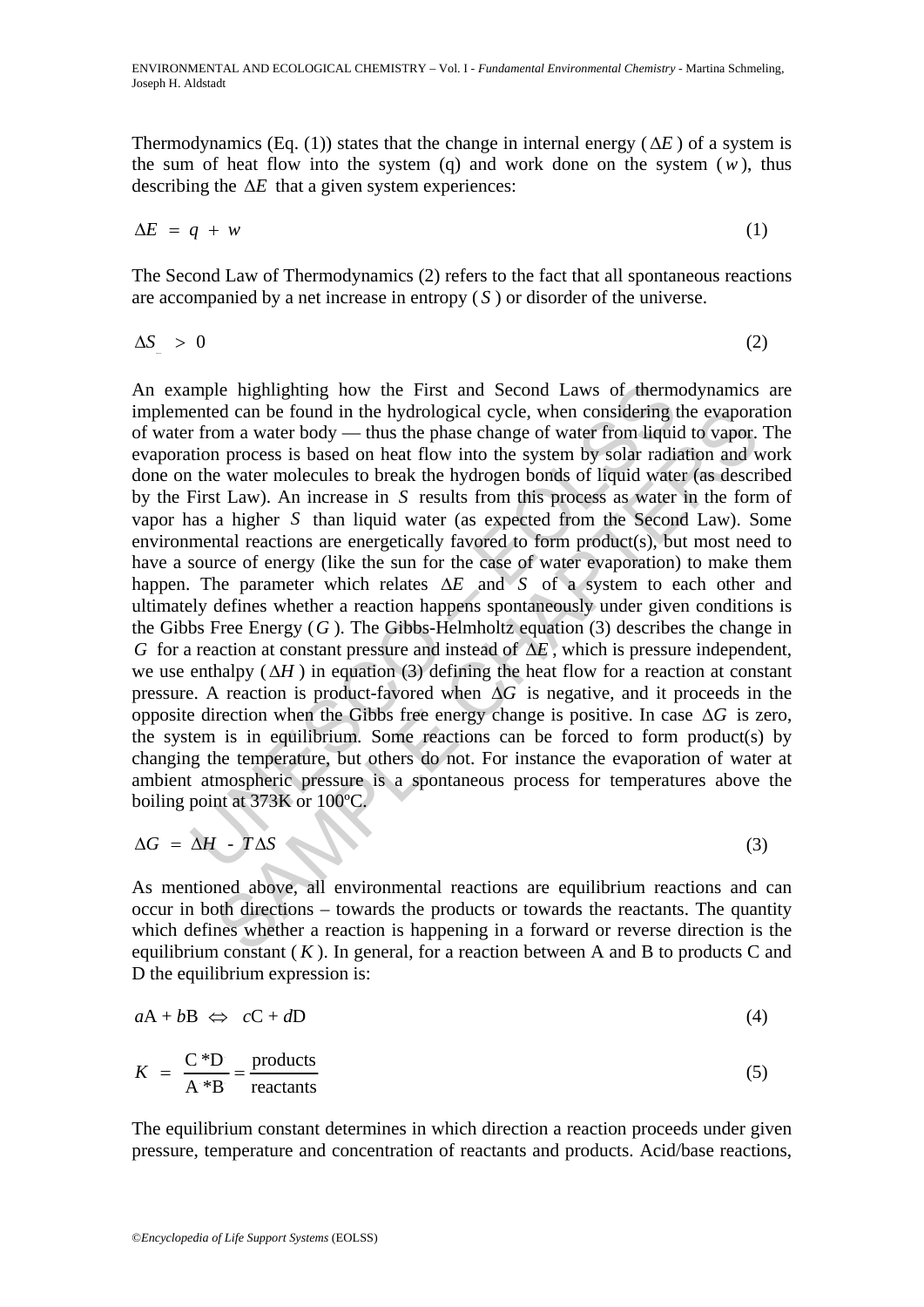redox reactions and solubility reactions are all equilibrium reactions each having a specific *K* to describe it. When a change in conditions occurs, such as the addition or removal of products or reactants, a new equilibrium will be established (Le Châteliers Principle). A good example is the mobilization of aluminum in natural waters with a change in pH, i.e.,:

$$
\text{Al}(\text{OH})_3 \iff \text{Al} + 3\text{OH}^{\cdot} \tag{6}
$$

$$
K_{\rm sp} = [\text{Al }]\times[\text{OH }] = 10\tag{7a}
$$

An increase in acidity forces the reaction in the direction of product formation because of the reaction of H with OH. Usually the aluminum ion (Al) concentration in natural water is very low, because of a neutral to slightly basic pH. However, the addition of acid, for instance by atmospheric deposition (see *Acid Deposition*), can increase the solubility of aluminum significantly. When considering solid Al(OH) as the major aluminum compound in natural waters at neutral pH, the aluminum ion concentration can be found as follows:

$$
10 = [Al] \times [OH^{\dagger}] \tag{7b}
$$

At pH=7 the hydroxyl ion concentration is  $10^{-7}$  mol L<sup>-1</sup>, hence the aluminum ion concentration will be  $10^{-12}$  mol L<sup>-1</sup>. Lowering the pH by two units from 7 to 5 decreases the hydroxyl ion concentration in the water to  $10^{-9}$  mol L<sup>-1</sup>. In order to satisfy the equilibrium conditions, the aluminum ion concentration has to increase to  $10^{-6}$  mol L<sup>-1</sup>, therefore making aluminum much more soluble at lower pH.

eaction of H with OH. Usually the aluminum ion (Al) concentr<br>very low, because of a neutral to slightly basic pH. However,<br>r instance by atmospheric deposition (see Acid Deposition), ca<br>ty of aluminum significantly. When bow, because of a neutral to slightly basic pH. However, the additionstance by atmospheric deposition (see *Acid Deposition*), can increases of aluminum significantly. When considering solid  $\lambda$ l(OH) as the m compound in Chemical reactions proceed at different rates. In the environment, some reactions are extremely slow (like the weathering of rock), while other reactions are very fast (such as the conversion of ozone into oxygen molecules by reaction with nitrous oxide in the troposphere). The rate law describes how fast a reaction proceeds towards its products (Eq. (8)) and reactions can be first, second or higher order with respect to each species. Summarizing the orders provides the overall order of a reaction. The reaction order is determined experimentally and the rate law can be found from this. An important parameter derived from the rate law is the half-life of a reaction,  $t_{1/2}$ , which describes the time required until one-half of a reactant has disappeared (Eq. (9)). Equation (9) refers to the half-life for a "first order" reaction. Half-lives are important quantities in environmental chemistry because they determine how long it takes until one-half of a radioactive substance, for instance, has decayed. The half-life of Pu produced in nuclear reactors is approximately 6580 years.

$$
rate = k [A] \times [B]
$$
 (8)

$$
t_{\perp} = \frac{\ln 2}{k} \tag{9}
$$

Partitioning between the different compartments (phases) is another important process, referring to the amount of a substance present in a given phase for reaction or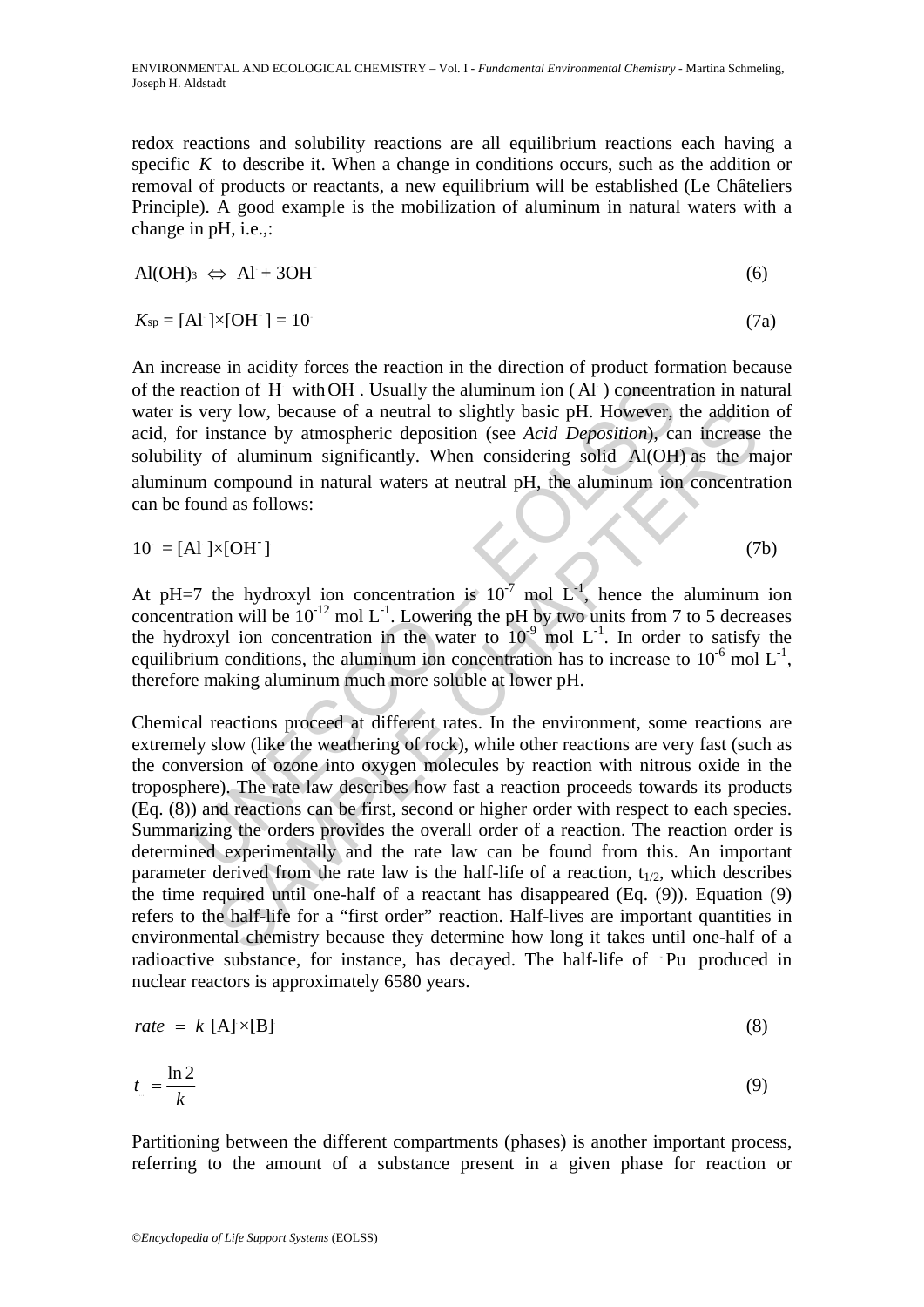metabolization. Partitioning depends on various parameters including the species concentration and partial pressure as well as the presence of other species. Henry's and Raoult's Laws define the degree of partitioning a species experiences between the gas and the liquid phase. Henry's Law is applied to determine the amount of a gas dissolved in a liquid (Eq. (10)) at a given pressure whereas Raoult's Law (Eq. (11)) specifies the vapor pressure of a species above a solution.

$$
c_{\alpha} = k_{\alpha} \times p_{\alpha} \tag{10}
$$

$$
p_z = x \times p_z \tag{11}
$$

The Henry's constant  $(k)$  for the species of interest and the mol fraction of the solvent in the solution  $(x)$  are key parameters. Both laws find wide application to environmental processes. Henry's Law, for example, describes the solubility of carbon dioxide and oxygen in water — both of which are fundamentally important species for aquatic ecosystems. An application of Raoult's Law can be found when comparing frost points of fresh water and seawater. Seawater contains a significantly higher mol fraction of ions than does fresh water, which has a frost point of -3ºC as opposed to 0ºC for fresh water.

mry's constant ( $k$ ) for the species of interest and the mol fraction<br>solution ( $x$ ) are key parameters. Both laws find wide<br>mental processes. Henry's Law, for example, describes the solut<br>and oxygen in water — both of wh lution (*x*) are key parameters. Both laws find wide application<br>tatal processes. Henry's Law, for example, describes the solubility of cat<br>oxygen in water — both of which are fundamentally important species<br>eystems. An a Important chemical processes in all environmental compartments are acid/base, precipitation, and redox reactions. Acid/base reactions involve hydronium ions (HO) and require proton donators and proton acceptors. In precipitation reactions, an insoluble product is formed. During redox reactions electrons are transferred from one species to another, thereby changing the oxidation state of each species. A good example of an acid/base reaction involving a weak base and weak acid is the carbonatewater equilibrium. The principle reaction and equilibrium expression is shown in Eqs. (12) and (13). Here the carbonate ion serves as proton acceptor (weak base) and water as proton donor (weak acid). The equilibrium constant for this reaction is  $4.69 \times 10^{-11}$  heavily favored toward the reactants. The carbonate/water equilibrium is also mainly responsible for the buffering capacity of natural waters, describing the water's ability to withstand changes in pH.

$$
CO + HO \leftrightarrow HCO + OH \tag{12}
$$

$$
K = \frac{\text{[HCO ]*[OH]}}{\text{[CO]}}
$$
\n
$$
(13)
$$

Other common acid/base reactions are hydrolysis reactions of metal ions, which increase or decrease their mobilities in the system. Redox reactions also play a vitally important role in the environment. Photosynthesis and the conversion of nitrogen(III) to nitrogen(V) as catalyzed by bacteria are good examples of redox reactions. Other redox reactions that illustrate their importance are the conversion of organic material with oxygen molecules to carbon dioxide and water and the erosion of rocks with oxygen and water.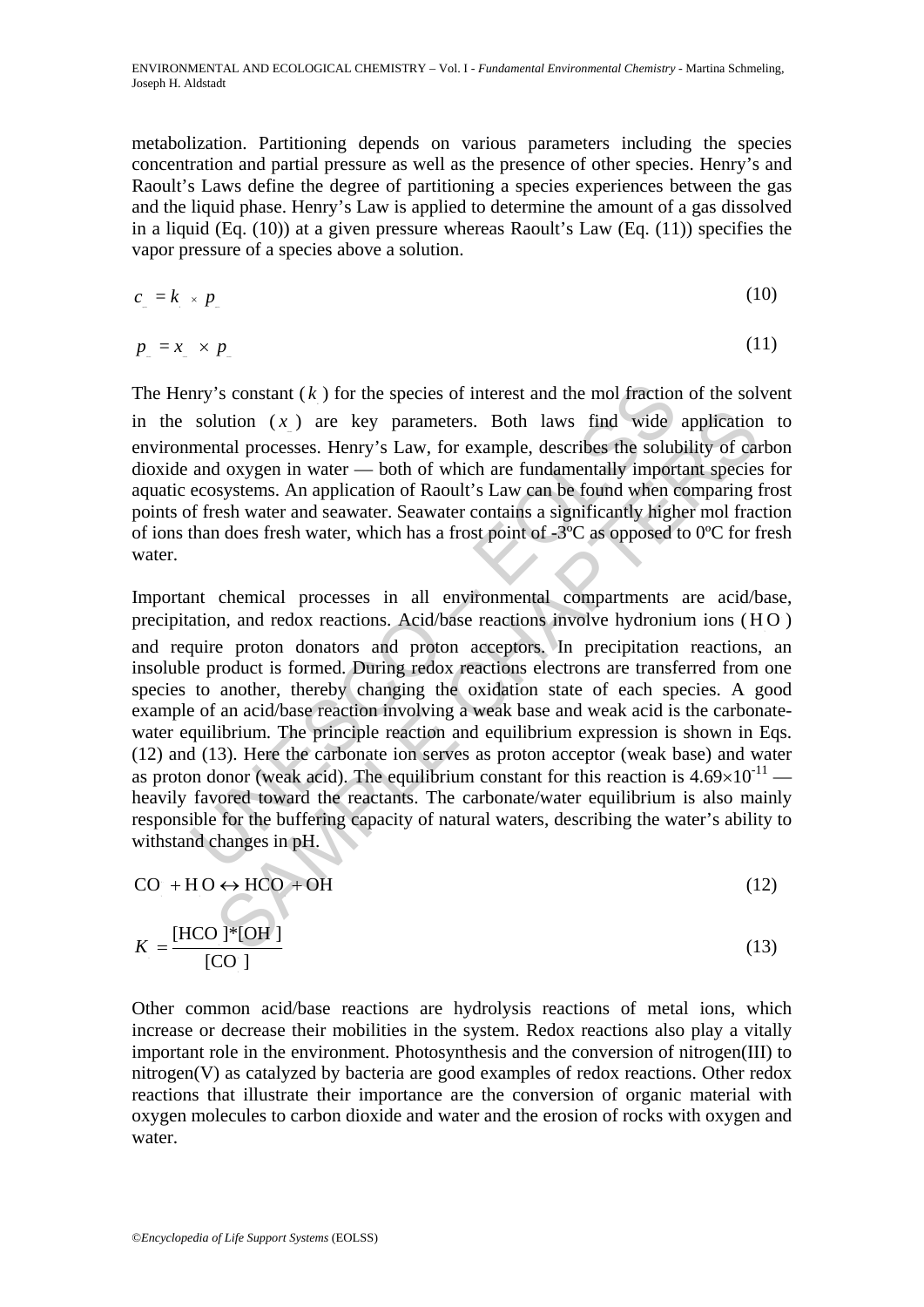$$
Fe SiO(s) + (HO and O) \rightarrow FeO(OH)(s) + SiO(s)
$$
\n(14)

2 4 2 2 2

When considering chemical reactions in the four major compartments, in most cases concentrations can be used to calculate the amount of species present and formed. In certain situations, however, the concentrations vary and electrostatic interactions between ions cannot be neglected (as described by Debye and Hückel in the early  $20<sup>th</sup>$ century). In such cases the concentrations have to be converted into activities, which take into account the charge, size and concentration of ions – and their effects on their neighboring ions and neutral molecules (e.g., water). Concentration  $(c)$  and activity ( *A* ) are related to each other by the activity coefficient *γ*:

$$
A = \gamma \times c \tag{15}
$$

- - -

Correcting *c* with *A* becomes more important for solutions of ionic strength greater than approximately 100 mM.

# TO ACCESS ALL THE **35 PAGES** OF THIS CHAPTER, Visit: http://www.eolss.net/Eolss-sampleAllChapter.aspx

#### **Bibliography**

× C<br>
ing c with A becomes more important for solutions of ionie's<br>
proximately 100 mM.<br>
TO ACCESS ALL THE 35 PAGES OF THIS CHAPT<br>
Visit: http://www.colss.net/Eolss-sampleAllChapter.a<br>
phy<br>
phy<br>
r M. (1999). *Biodegradation* Alexander M. (1999). *Biodegradation and Bioremediation*, 451pp. San Diego, London, Boston, New York, Sydney, Tokyo, Toronto, Academic Press. [This book discusses different bioremediation techniques under various aspects.]

c with A becomes more important for solutions of ionic strength gre<br>
simately 100 mM.<br>
Sample [CHA](https://www.eolss.net/ebooklib/sc_cart.aspx?File=E6-13-01-00)PTER,<br>
SAMPLE CHAPTER,<br>
SAMPLE CHAPTER,<br>
SAMPLE CHAPTER,<br>
SAMPLE CHAPTER,<br>
SAMPLE CHAPTER,<br>
SAMPLE CHAPTER,<br>
SAMPLE CHAPTER, Baird C. (2000). *Environmental Chemistry*, 557 pp. W.H. Freeman & Co., New York, 2<sup>nd</sup> Ed., [This monograph presents an excellent overview about environmental chemistry in general without going too much into detail]

Committee on the Science of Climate Change, Division on Earth and Life Studies, National Research Council (2001), *Climate Change Science, An Analysis of Some Key Questions*, 29pp. National Academy Press, Washington D.C. <www.nap.edu> [This report assess the state of climate change in 2001 by answering key questions regarding climate]

Cullen W.R., Reimer K.J. (1989). Arsenic in the Environment, *Chem. Rev.* **1989**, *89*, 713-764. [This article provides a comprehensive discussion of the reactivity of arsenicals in nature]

Erickson M.D. (1997). *Analytical Chemistry of PCBs*, 667pp. CRC Lewis Publishers, Boca Raton, FL, 2nd Ed. [This is the definitive text on measurement methods, and includes discussion of historical and regulatory issues]

Finnlayson-Pitts B.J., Pitts J.N. Jr. (1997). Tropospheric Air Pollution: Ozone, Airborne Toxics, Polycyclic Aromatic Hydrocarbons, and Particles. *Science*, 276, 1045-1051. [This article discusses the tropospheric concentrations of indirect greenhouse gases]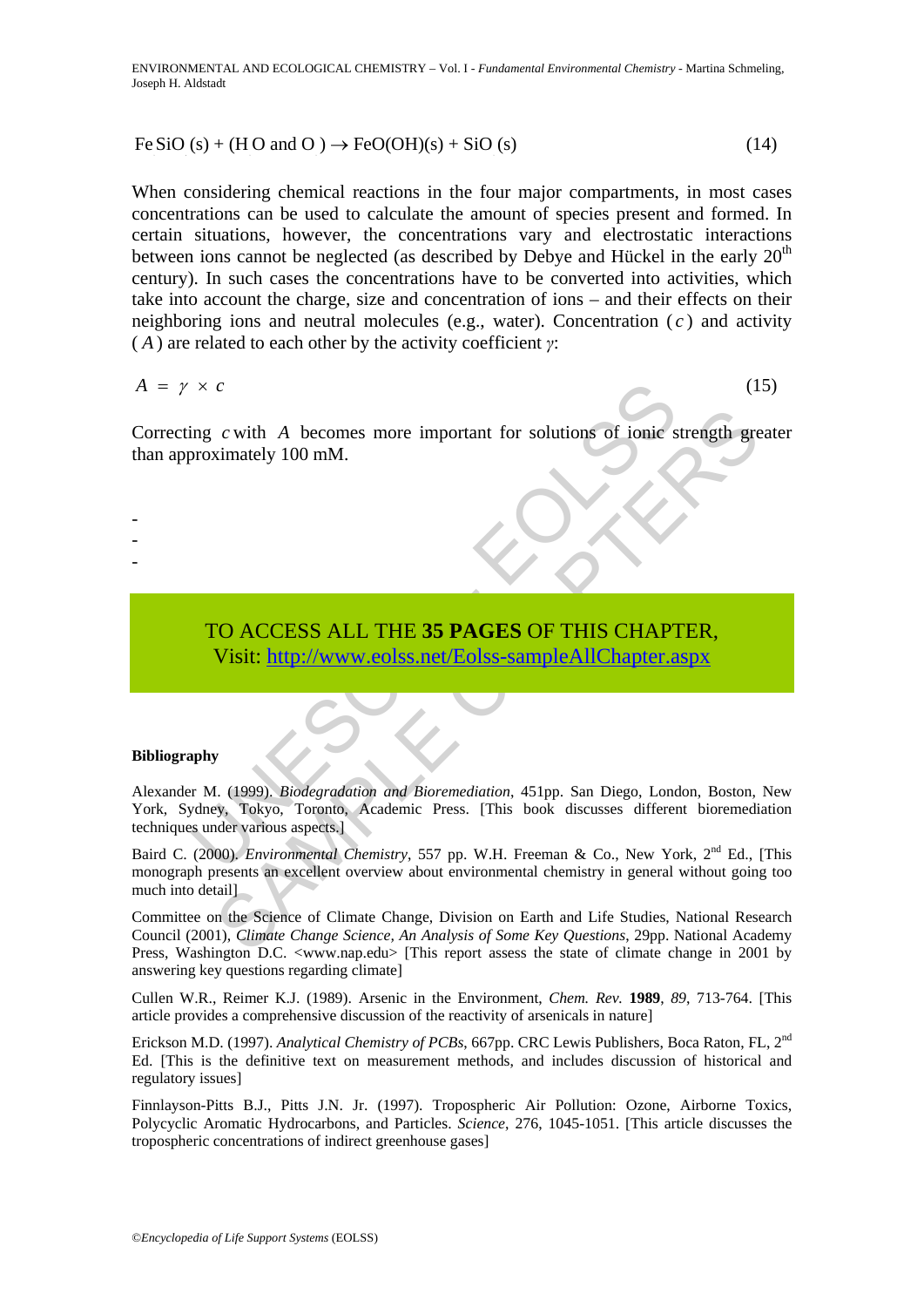IPCC (2001): *Climate Change 2001: The Scientific Basis.* Contribution of working group I to the third assessment report of the Intergovernmental Panel on Climate Change (ed. J.T. Houghton, Y. Ding, D.J. Griggs, M. Noguer, P.J. van der Linden, X. Dai, K. Mashell, and C.A. Johnson), 881pp, Cambridge U.K. and NY, U.S.A., Cambridge University Press. [This Report discusses in detail the basics of climate change and investigates various climate scenarios for the future]

Manahan S. (1999). *Environmental Chemistry*, 898pp. CRC Lewis Publishers, Boca Raton, FL, 7<sup>th</sup> Ed.,. [This advanced text covers basic and advanced concepts of environmental chemistry in thorough detail]

Raskin I., Ensley B.D. Ed. (2000). *Phytoremediation of toxic metals – Using plants to clean up the environment*, 304 pp. New, Chichester, Weinheim, Brisbane, Singapore, Toronto, John Wiley & Sons. [This monograph discusses the various aspects of phytoremediation and its applications]

Sabljic A., Peijnenburg W. (2001). Modeling Lifetime and Degradability of Organic Compounds in Air, Soil, and Water Systems. IUPAC Technical Report, *Pure and Applied Chemistry* **73**(8), 1331-1348. [Reviews existing models to estimate biodegradability and discusses reliability of models in making predictions.]

Schwarzenbach R., Gschwend P.M., Imboden D.M. (2002). *Environmental Organic Chemistry*, 681 pp. 2<sup>rd</sup> Ed., Wiley: New York. [This text covers the fundamental structures, reactivities, and behavior of VOCs and SVOCs]

Seinfeld J.H., Pandis S.N. (1998). *Atmospheric Chemistry and Physics*, 1326 pp. New York, Chichester, Weinheim, Brisbane, Singapore, Toronto, John Wiley & Sons. [This book presents a very comprehensive discussion of Atmospheric Chemistry and Physics]

Stumm W., Morgan J.J. (1996). *Aquatic Chemistry*, 1022pp. Wiley-Interscience, New York, 3rd Ed. [The classic work on environmental chemistry of metals and organics]

Wang C.H., Willis D.L., Loveland W.D. (1975). *Radiotracer Methodology in the Biological, Environmental, and Physical Sciences*, 480pp. Prentice-Hall, Inc., Englewood Cliffs, NJ. [Advanced discussion of fundamental and applied environmental radiochemistry]

Warneck P. (2000). *Chemistry of the Natural Atmosphere*, 927 pp. San Diego, London, Boston, New York, Sydney, Tokyo, Toronto, Academic Press. [This book is an excellent resource for Atmospheric Chemistry]

#### **Biographical Sketches**

existing models to estimate biodegradability and discusses reliability of r<br>
ISS.]<br>
SIS.]<br>
SIS.]<br>
Microschemental P.M., Imboden D.M. (2002). *Environmental Organie CWiley:* New York. [This text covers the fundamental struc ch R., Geschwend P.M., Imboden D.M. (2002). *Environmental Organic Chemistry*, 68<br>
y. New York. [This text covers the fundamental structures, reactivities, and behavity. Pandis S.N. (1998). *Atmospheric Chemistry and Physi* **Martina Schmeling** received her Diploma chemistry in 1992 from Westfaelische Wilhelms University in Muenster, Germany and her Ph.D. in 1997 from University of Dortmund, Dortmund, Germany. In 1997 she moved to University of Antwerp, Antwerp, Belgium to work for one year as Visiting Professor. After that she spent a year as a postdoctoral researcher at Princeton University, Princeton, New Jersey, USA. In 1999 she was appointed an Assistant Professor of analytical chemistry at Loyola University Chicago, Chicago, Illinois, USA. She is a member of several professional societies like German Society of Chemistry, American Chemical Society, American Geophysical Union, German Society for Aerosol Research and American Meteorological Society. Her main research interests are focused on the study of atmospheric aerosols, their chemical composition (organic and inorganic) and their effects on climate and human health and she has published number of scientific articles in this research area. Her teaching duties include General Chemistry, Elemental Quantitative Analysis, Environmental Chemistry as well as Atmospheric Chemistry. Her recent research project involves collecting aerosols with high temporal resolution (1 hour) at the "Loyola University Chicago Air Monitoring Station" (LUCAS) and their analysis for different species. To perform this, a procedure of aerosols chemical characterization based on total reflection X-ray fluorescence (TXRF) was developed. The high time resolution in combination with local meteorology provided information about daily transport patterns of air masses. In addition, this station is also equipped with an UV photometric spectrometer for ozone analysis and a chemiluminescence analyzer for NO-NO2-NOx analysis.

**Joseph H. Aldstadt** received his Ph.D. degree from Ohio University, Athens, Ohio, USA. At present he is an Associate Professor of analytical chemistry at University of Wisconsin-Milwaukee, Milwaukee, Wisconsin, USA. His research activities encompass fundamental studies of analytical instrument design